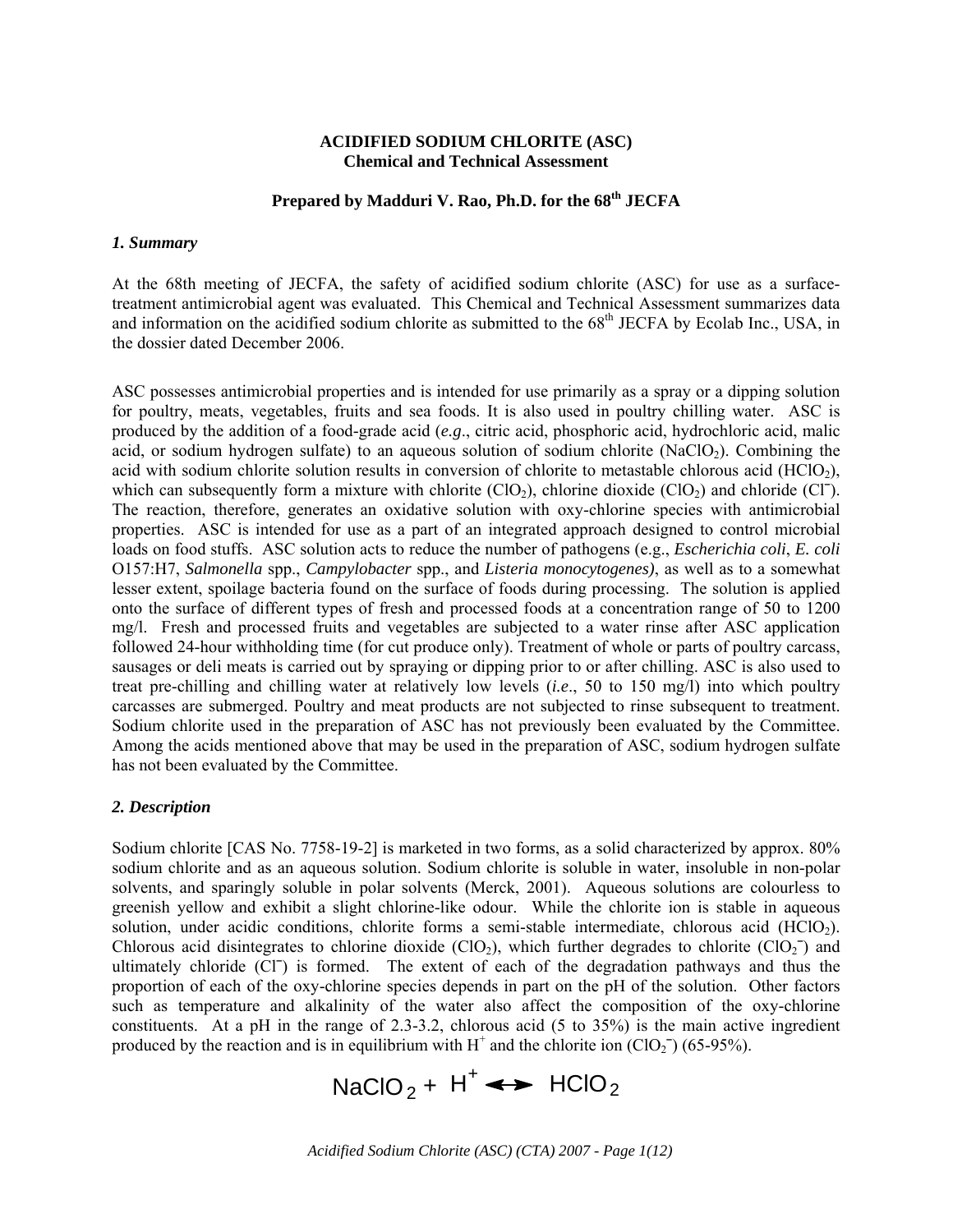Concentrations of chlorous acid and its degradation products are determined by the pH, temperature, and acid/base concentrations of the solution. Sufficient food-grade acid is used to maintain a pH between 2.3 and 2.9 and sufficient technical-grade sodium chlorite is used to produce a 0.050 to 0.120% solution (500- 1200 ppm). Among the different applications, the highest concentration of chlorous acid is attained at a pH of 2.3 in 1200 ppm ASC solution. At a pH of 2.3, approximately 31% of chlorite (from sodium chlorite) is converted to chlorous acid and 10 and 6% at pH 2.9 and 3.2, respectively. Concentrations of chlorous acid found in ASC solutions with different pH levels are summarized in Table 1.

| pH  | <b>Concentration of Sodium chlorite</b> |                          |                |          |  |
|-----|-----------------------------------------|--------------------------|----------------|----------|--|
|     | <b>50 ppm</b>                           | <b>150 ppm</b>           | <b>500 ppm</b> | 1200 ppm |  |
| 2.3 | 16                                      | $\overline{\phantom{0}}$ | 157            | 376      |  |
| 2.8 |                                         |                          |                |          |  |
| 2.9 |                                         |                          |                | 23       |  |
| 3.2 |                                         |                          |                |          |  |

Table 1. Concentration of chlorous acid (ppm) in solutions of Acidified Sodium Chlorite (ASC) with different chlorite concentrations and pH levels

Since different acids have varying buffering capacities, the acidity of the solution is dependent on the particular acidulant used to acidify sodium chlorite. The pH values at different concentrations of citric acid, phosphoric acid, and sodium hydrogen sulfate to prepare a 1000 mg/l sodium chlorite solution are presented in Figure 1.





Sodium chlorite is largely used in the disinfection of water. It is also used, in substantial amounts, in the production of chlorine dioxide for applications such as bleaching of textiles, in the processing of pulp and paper (IARC, 1991). Accordingly, drinking water and occupational exposure are primary sources of sodium chlorite in the environment. In the United States, 7700 tonnes of sodium chlorite (80% purity)

*Acidified Sodium Chlorite (ASC) (CTA) 2007 - Page 2(12)*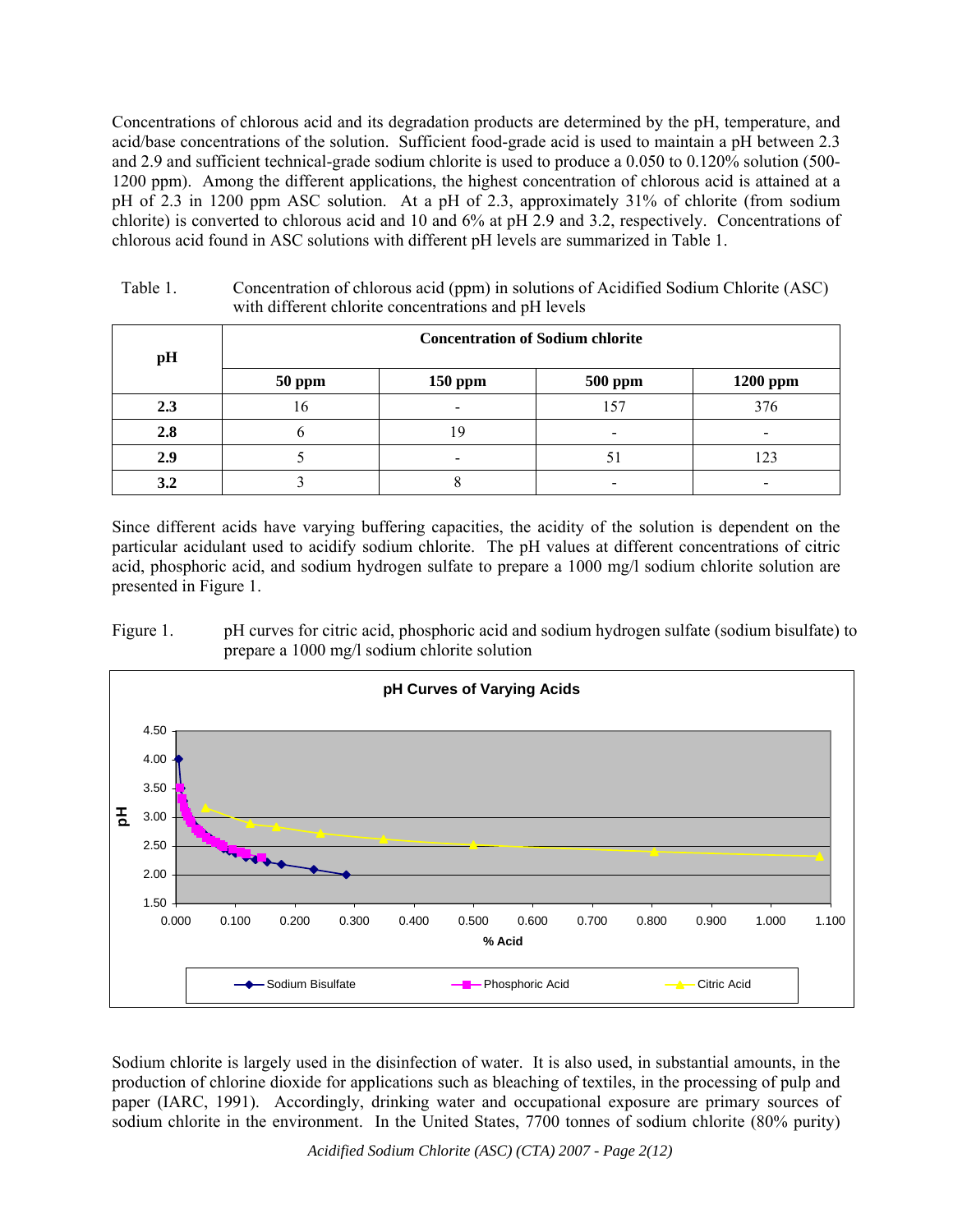was manufactured in 1991 (Kaczur & Cawlfield, 2001). In European countries, annual production volumes in the range of 1500 to 10000 tonnes were reported.

#### *3. Method of Manufacture*

#### *3.1. Sodium Chlorite*

Commercially, sodium chlorite is manufactured *via* chemical or electrochemical reduction of sodium chlorate to chlorine dioxide gas (IARC, 1991; ATSDR, 2004). Chlorine dioxide dissolved in aqueous sodium hydroxide is subsequently reduced with hydrogen peroxide to form sodium chlorite. The resulting solution contains sodium chlorite at concentrations ranging from 30 to 50% and dried to a solid characterized by a sodium chlorite content of ca. 80% or diluted to an aqueous solution. More specifically, sodium chlorate, which is obtained by electrolytic oxidation of sodium chloride, is reduced electrochemically in the presence of hydrochloric acid to chlorine dioxide and chlorine, with sodium chloride formed as a by-product (sodium chloride is recycled to form sodium chlorate).

Alternatively, chlorine dioxide is obtained by reacting together sodium chlorate, hydrogen peroxide, and sulphuric acid according to the following:

$$
2NaClO_3 + H_2O_2 + 2H_2SO_4 \rightarrow 2ClO_2 + 2NaHSO_4 + O_2 + 2H_2O
$$

Subsequently, chlorine dioxide is absorbed in a solution of sodium hydroxide and hydrogen peroxide to form a sodium chlorite solution according to the following:

$$
2ClO2 + 2NaOH + H2O2 \rightarrow 2 NaClO2 + O2 + 2H2O
$$

Sulphuric acid can be used to neutralize any excess alkali and the resulting sodium chlorite solution can be drum-dried to form solid sodium chlorite. The dried product is adjusted to contain at least 79% of sodium chlorite by addition of sodium chloride, sodium sulphate, or sodium carbonate. Instead of producing a solid product, the resultant sodium chlorite solution also can be diluted to a 25% solution.

#### *3.2. Sodium Hydrogen Sulfate*

Sodium chloride and sulfuric acid are the starting materials in the manufacture of sodium hydrogen sulfate. Natural salt is first dissolved in water and then re-crystallized to produce a refined salt. Sulfuric acid is obtained from the roasting of natural sulfur-containing ores, resulting in the production of sulfur oxides that are dissolved in water to produce sulfuric acid. The sodium chloride and sulfuric acid are combined at elevated temperatures to produce molten sodium hydrogen sulfate according to the following reaction:

NaCl +  $H_2$ SO<sub>4</sub>  $\xrightarrow{Heat}$  NaHSO<sub>4</sub> + HCl

Once the reaction is complete, the molten sodium hydrogen sulfate is sprayed and cooled to form a solid product of consistent particle size.

#### *3.3 Other Acids (Citric acid, phosphoric acid, hydrochloric acid and malic acid)*

Manufacturing of the above acids are not included in this CTA as they have been previously evaluated by the JECFA. Appropriate JECFA specifications may be consulted for their manufacturing processes.

*Acidified Sodium Chlorite (ASC) (CTA) 2007 - Page 3(12)*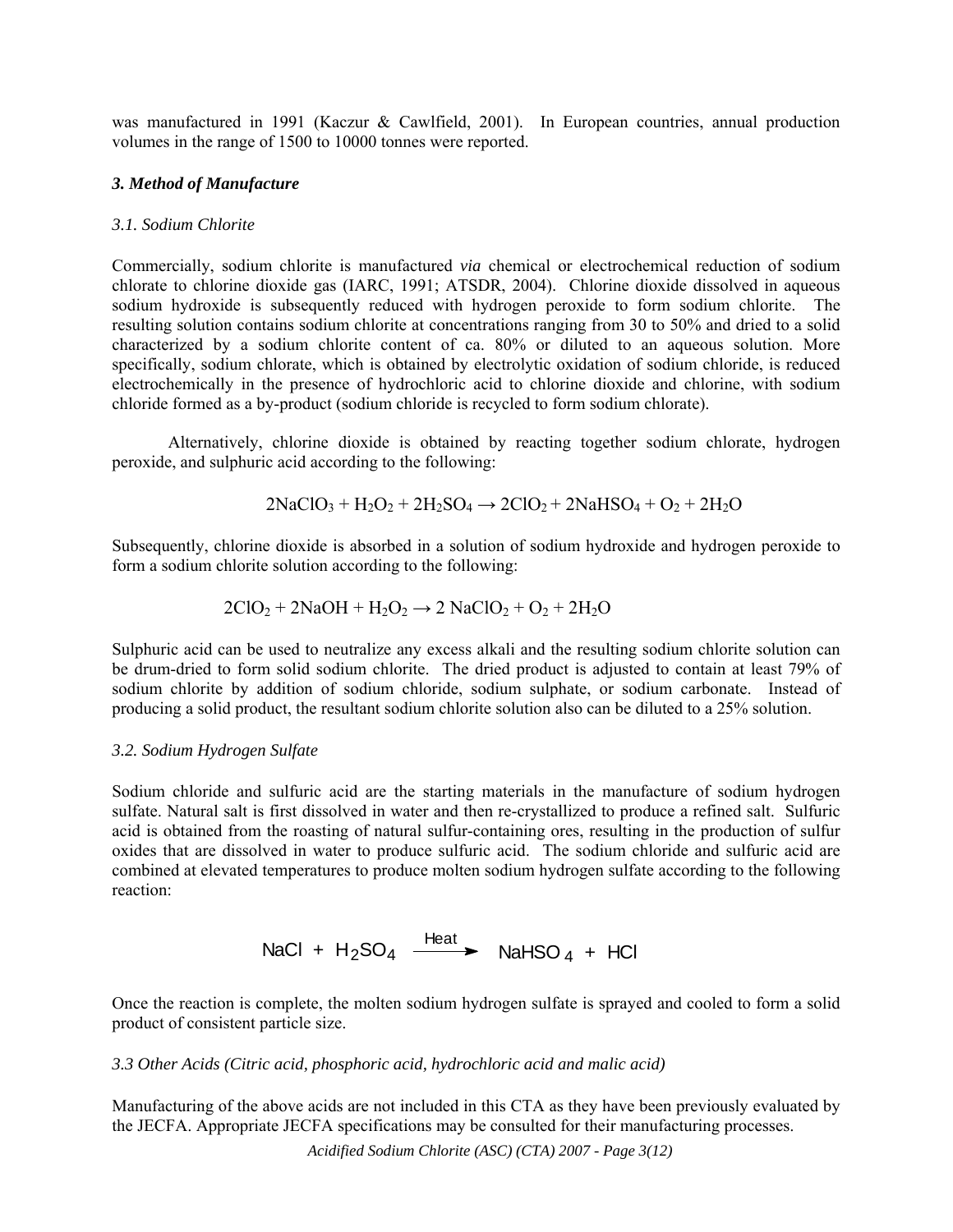## *3.4 Acidified Sodium Chlorite*

ASC solutions are prepared just prior to use. Sodium chlorite and acids used in the preparation of ASC are stored either in bulk as concentrates or as formulated solutions. When stored as bulk concentrates, the individual components are diluted with water to a double-strength solution before mixing. The acid and base solutions, whether stored as such or diluted from concentrates at the site of mixing, are combined in a 1:1 ratio. Once mixed, the solution is applied within one to two minutes. The amount of food-grade acid that needs to be added to sodium chlorite in order to achieve a solution with a specific pH and level of chlorous acid depends on the strength of the acid and the buffering capacity of the solution. The alkalinity of the water, although not a primary determinant, also needs to be considered. Thus, weaker acids are added at concentrations of 0.2 to 1.2%, whereas stronger acids (*e.g*., phosphoric acid) are used at lower concentrations (approximately 0.04 to 0.1%). A strong acid such as sulfuric acid would be added at a concentration of less than 50 µg/ml.

# *4. Characterization*

# *4.1 Composition of sodium chlorite*

The technical-grade of sodium chlorite used to prepare ASC is comprised of 80% of sodium chlorite, with sodium chloride, sodium carbonate, sodium hydroxide, sodium sulfate, and sodium chlorate making up the remainder of the composition.

## *4.2 Possible impurities (including degradation products)*

## 4.2.1 Sodium chlorite

The manufacturing process employed in the production of sodium chlorite, does not include any specific purification steps. Impurities occurring in sodium chlorite comprises of unreacted staring materials (e.g., sodium chlorate) as well as reaction by-products (*e.g*., sodium chloride). Lead may occur in the final product as a result of their occurrence in the starting materials which are obtained from natural sources. Lead is limited by the specifications indicating maximum levels of 5 mg/kg.

### 4.2.2 Sodium hydrogen sulfate

Lead and selenium may occur in the final product as a result of their occurrence in the starting materials which are obtained from natural sources. Lead and selenium are limited by the specifications indicating maximum levels of 2 and 5 mg/kg, respectively.

### 4.2.3 Acidified sodium chlorite

Since ASC is a mixture of sodium chlorite and a food-grade acid, any impurities in the resulting ASC solution are expected to be those of the individual acid and base components. As such, there are no set purity criteria for ASC. Rather, the acid used to acidify sodium chlorite (*i.e*., citric acid, phosphoric acid, hydrochloric acid, malic acid, or sodium hydrogen sulfate) must meet JECFA specifications its identity and purity.

Mixing of sodium chlorite with the food-grade acid results in the formation of chlorite, chlorate, and chlorine dioxide. Although levels of chlorine dioxide do not exceed 3 ppm in the solution initially, chlorine dioxide levels increase during aging of the solution. Chlorine dioxide is very volatile and is therefore lost by evaporation or reduction to chlorite by oxidation of organic matter (*e.g*., bacteria). Consequently, it is not present as a residue of the treated food-product. Moreover, if ASC is used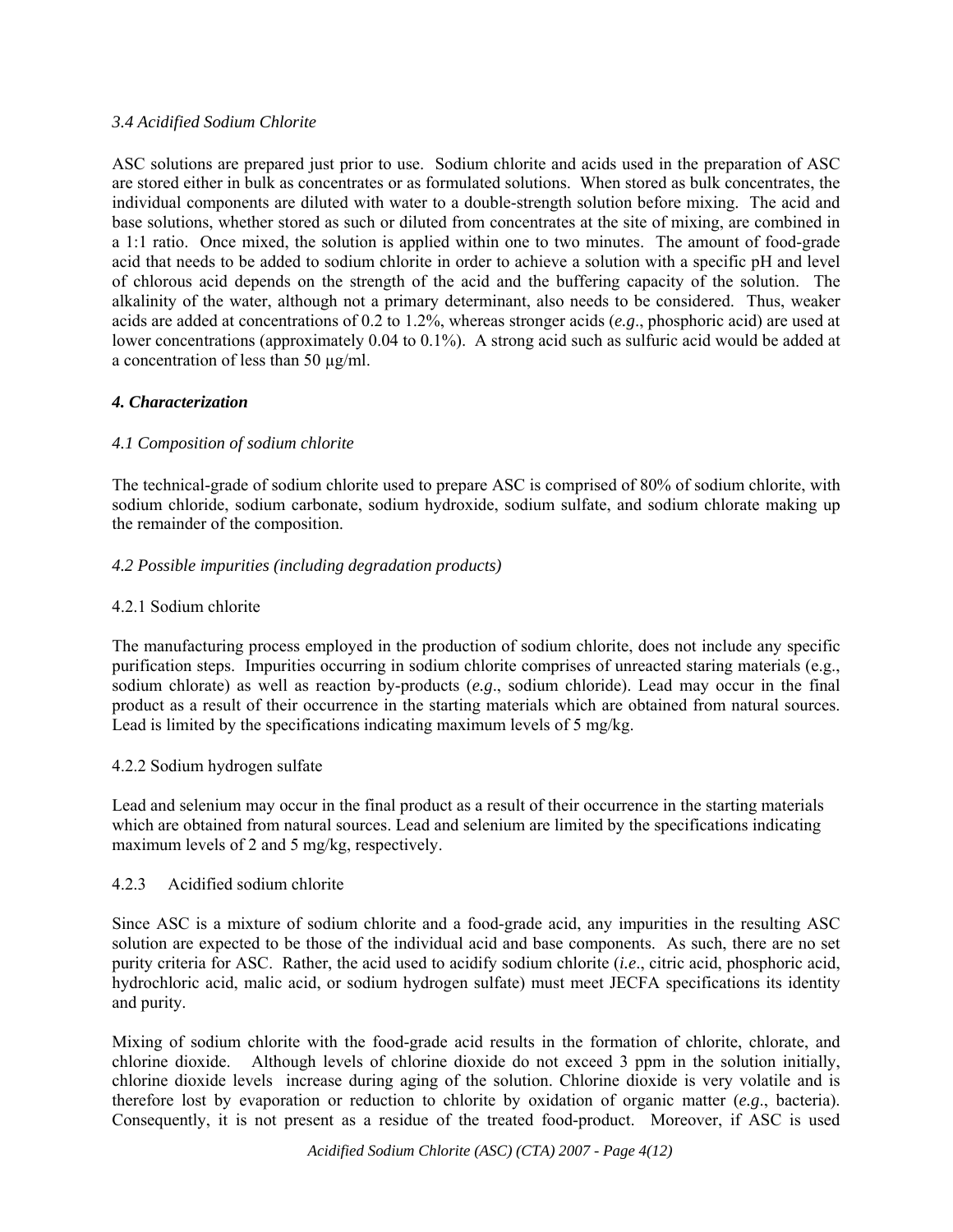according to good manufacturing practice (GMP), no residues of any of the oxy-chlorine species should remain on the sprayed or dipped food product (for further details see Section 6.1).

## *4.3 Rationale for proposed specifications*

### 4.3.1 Sodium chlorite

Sodium chlorite is obtained by *via* chemical or electrochemical reduction of sodium chlorate to chlorine dioxide gas, which is further reduced to sodium chlorite in sodium hydroxide solution with hydrogen peroxide as the reducing agent. Chlorine dioxide can be obtained by reduction of sodium chlorate in the presence of hydrochloric acid (HCl), with sodium chloride formed as a by-product. In an alternative production process, chlorine dioxide is obtained by reacting together sodium chlorate, hydrogen peroxide, and sulfuric acid. Next, chlorine dioxide is absorbed in a solution of sodium hydroxide and hydrogen peroxide to form a sodium chlorite solution. Sulfuric acid can be used to neutralize any excess alkali. Sodium chloride, sodium sulfate, or sodium carbonate can be added to adjust the concentration of the solid form of sodium chlorite.

Purity of the final product is determined by assaying the sodium chlorite content and its identity is confirmed by positive tests for chlorite and sodium. Since the final product is not subject to any specific purification steps, purity parameters were based on residual levels of starting materials, as well as quantities of compounds added to adjust the content of sodium chlorite in the final product. As such, specifications for sodium chlorite include parameters for sodium chlorate, sodium chloride, and sodium hydroxide, as well as sodium carbonate and sodium sulfate. Heavy metal content is limited by a specification parameter for lead.

## 4.3.2 Acidified sodium chlorite

Since no residues of the oxy-chlorine species are expected on ASC-treated food products, an assay for available free chlorine levels in a solution of ASC is not considered to be appropriate. Instead, the ASC solution is monitored for sodium chlorite concentration and pH, which are known to result in acceptable levels of chlorate, chlorite, and chlorine dioxide. Depending on the food application, the solution is characterized by a sodium chlorite concentration in the range of 50-150 mg/l and a pH of 2.8-3.2 or 500- 1200 mg/l and a pH of 2.5-2.9.

### *4.4 Analytical methods*

# 4.4.1 Sodium chlorite

The test methods for the determination of lead and loss on drying are standard methods, published in the Combined Compendium of Food Additive Specifications [FAO JECFA Monographs, 1(4), 2006]. Sodium chlorate and sodium sulfate are determined by ion chromatography method based on the reference methods developed by the U.S. Environmental Protection Agency (U.S. EPA, 1993). Determination of sodium carbonate, sodium chloride, and sodium hydroxide, as well as the assay are conducted based on the validated test methods by the American Water Works Association (AWWA, 2005).

# 4.4.2 Acidified sodium chlorite

Chlorite and chlorine dioxide levels (in the range of 50 -1500 mg/l) in the ASC solution are determined together by an iodometric method. Essentially, the amount of chlorite in the solution is measured by determining consumption of iodine in the acidified solution. The analytical method used to determine the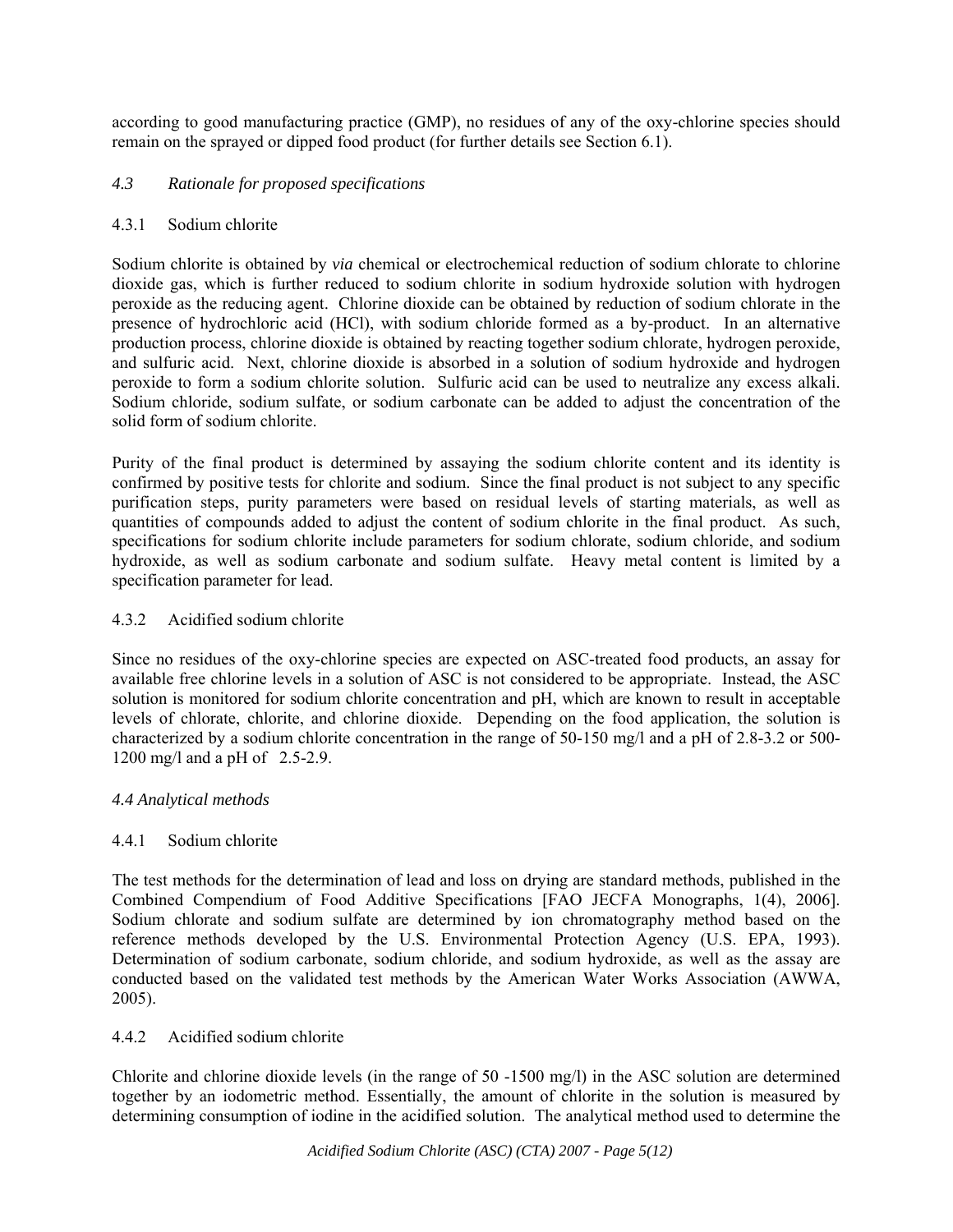pH of the ASC solution is an adaptation of a standard method for the determination of pH published in the U.S. Pharmacopoeia (USP, 2005a). The total acidity of the solution is measured using an adaptation of the USP assay method for citric acid (USP, 2005b).

Absence of potential chlorite and chlorate residues on the final food product is assessed using a potentiometric titration method (Tang & Gorden, 1980) and ion chromatography based on a validated method (Waters Innovative Methods for Ion analysis, unpublished) or a method used by the U.S. EPA (1993).

#### *5. Functional uses*

#### *5.1 Technological functions*

ASC is intended for use as an antimicrobial agent as part of integrated, "multiple-hurdle" approach designed to control growth of microbial species. The ASC solution acts to reduce the number of pathogenic, as well as to a somewhat lesser extent, spoilage bacterial species found on the surface of foods during processing. *Escherichia coli*, *E. coli* O157:H7, *Salmonella* spp., *Campylobacter* spp., and *Listeria monocytogenes* are among some of the bacteria that are effectively killed by interaction with the oxy-chlorine species in the solution. Use of ASC, therefore, results in a reduce risk for the occurrence of food borne illnesses, as well as extension of a food's shelf-life. The solution is applied onto the surface of different types of fresh and processed foods (*i.e*., poultry meats, fresh and processed meats, fruits and vegetables, and freshwater fish and seafood) at relatively low levels (*i.e*., 50 to 1200 mg/l). The solution can be applied as a spray or dip prior to or after chilling (*e.g*., whole or parts of poultry carcass) or cooking (*e.g*., sausages, deli meats). It can also be used as a component of pre-chilling and chilling water into which poultry carcasses are submerged (*i.e*., 50 to 150 mg/l). Depending on the food, a posttreatment water rinse may or may not follow application of ASC. Specifically, while poultry and meat products are not rinsed subsequent to treatment with ASC, both fresh and processed fruits and vegetables are subjected to a water rinse and a 24-hour withholding time (processed produce *i.e*., cut only) after application of ASC.

The antimicrobial activity of the acidified sodium chlorite system results from the oxidative interaction between the oxy-chlorine breakdown products of the acidification process and organic matter. When solutions of the acid and sodium chlorite are combined, metastable chlorous acid is formed in an equilibrium reaction. Chlorous acid is a precursor to a series of strong oxidants (*i.e*., chlorate, chlorite, chlorine dioxide), able to kill bacteria, fungi, viruses and algae. As chlorous acid is depleted from solution, more sodium chlorite becomes acidified in the solution to maintain chemical equilibrium. More specifically, the oxy-chlorine species found in the acidified solution, oxidize sulphide (S-H) bonds of amino acids and the disulfide (S-S) bonds of enzymes and, ultimately, disrupts cellular function. Chlorous acid is the primary antimicrobial oxy-chlorine species in ASC. It exerts its antimicrobial activity by direct disruption of the cellular membrane, as well as by oxidation of cellular constituents. The antimicrobial properties of ASC also are related to the presence of chlorine dioxide in the solution, which forms at low levels as one of the degradation products.

### *5.2 Food categories and use levels*

ASC is intended to be applied at use-levels of (i) 50 to 150 mg/l ASC in chilling solution for immersion of whole carcass of poultry (pH 2.8 to 3.2); (ii) 500 to 1200 mg/l for whole carcass or parts of poultry and meats, and formed meats (*e.g*., sausages, luncheon meats, pressed hams) (pH 2.5 to 2.9); and (iii) 500 to 1200 mg/l ASC for fruits and vegetables (whole and sliced), freshwater fish and seafood, and eggs (pH 2.5 to 2.9). The intended food-uses and use-levels for ASC are presented in Table 2.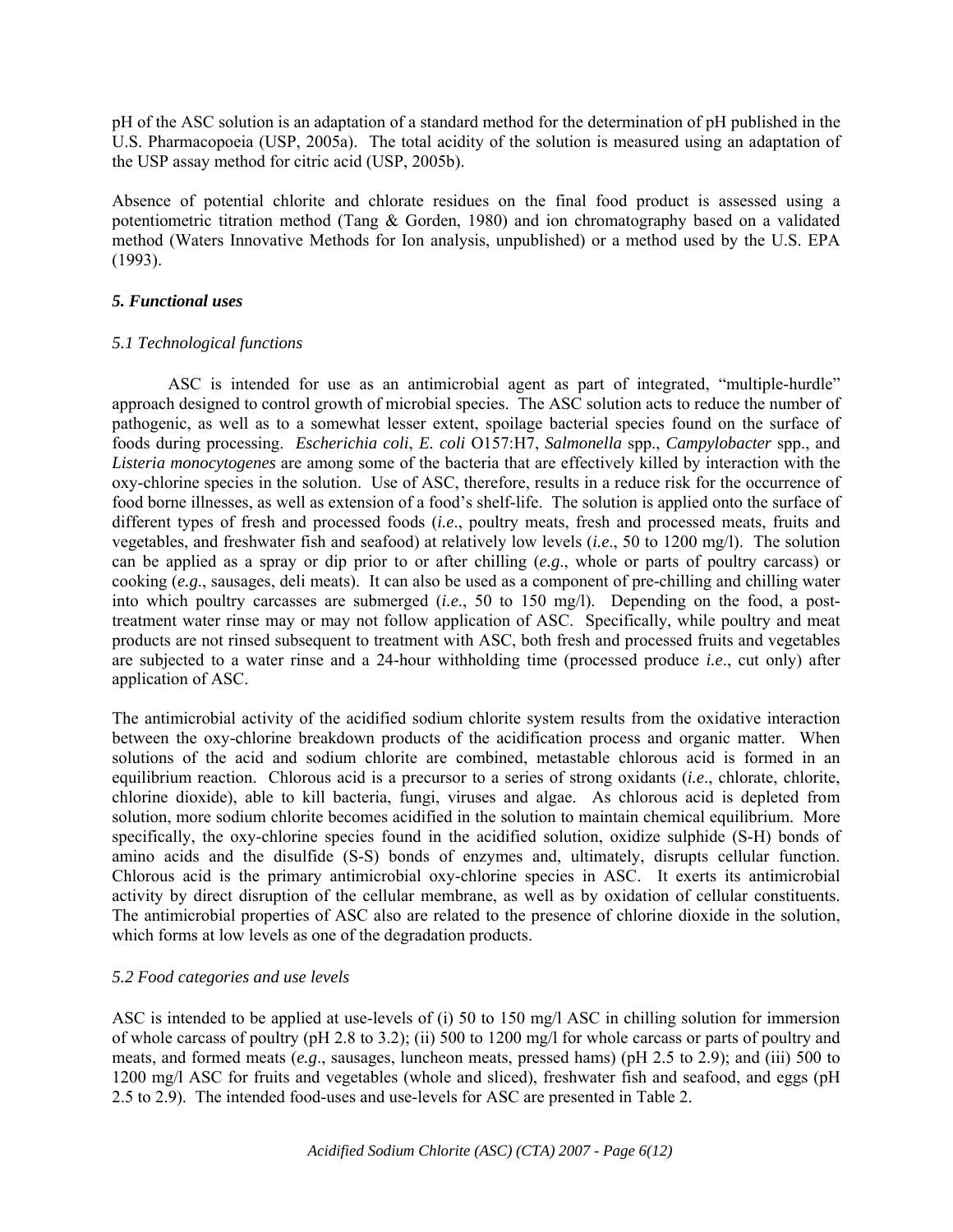| FOOD CATEGORY <sup>1</sup> | $\frac{1}{2}$                              |                                             |                 |  |  |  |  |
|----------------------------|--------------------------------------------|---------------------------------------------|-----------------|--|--|--|--|
|                            | $FOOD-USE1$                                |                                             | <b>USE-</b>     |  |  |  |  |
|                            |                                            |                                             | <b>LEVELS</b>   |  |  |  |  |
|                            |                                            |                                             | (MG/L)          |  |  |  |  |
| 04.0 Fruits and            | 0.4.1.1.1                                  | Untreated fresh fruit                       |                 |  |  |  |  |
| vegetables (including      | 0.4.1.1.2                                  | Surface-treated fresh fruit                 | 500 to 1200     |  |  |  |  |
| mushrooms and fungi,       | 0.4.1.1.3                                  | Peeled or cut fresh fruit                   |                 |  |  |  |  |
| roots and tubers, pulses   | 0.4.2.1.1                                  | Untreated fresh vegetables (including       |                 |  |  |  |  |
| and legumes, and aloe      |                                            | mushrooms and fungi, roots and tubers,      |                 |  |  |  |  |
| vera), seaweeds, nuts and  |                                            | pulses and legumes (including soybeans),    |                 |  |  |  |  |
| seeds                      |                                            | and aloe vera), seaweeds, nuts and seeds    |                 |  |  |  |  |
|                            | 0.4.2.1.2                                  | Surface-treated fresh vegetables (including |                 |  |  |  |  |
|                            |                                            | mushrooms and fungi, roots and tubers,      |                 |  |  |  |  |
|                            |                                            | pulses and legumes, and aloe vera),         |                 |  |  |  |  |
|                            |                                            | seaweeds, nuts and seeds                    |                 |  |  |  |  |
|                            | 0.4.2.1.3                                  | Peeled, cut or shredded fresh vegetables    |                 |  |  |  |  |
|                            |                                            | (including mushrooms and fungi, roots and   |                 |  |  |  |  |
|                            |                                            | tubers, pulses and legumes, and aloe vera), |                 |  |  |  |  |
|                            |                                            | seaweeds, nuts and seeds                    |                 |  |  |  |  |
| 08.0 Meat and meat         | 0.8.1.1                                    | Fresh meat, poultry and game, whole pieces  | 500 to $1200^2$ |  |  |  |  |
| products, including        |                                            | or cuts                                     |                 |  |  |  |  |
| poultry and game           | 0.8.1.2                                    | Fresh meat, poultry and game, comminuted    | 500 to 1200     |  |  |  |  |
| 09.0 Fish and fish         | 0.9.1.1                                    | Fresh fish and fish products                | 500 to 1200     |  |  |  |  |
| products, including        | 0.9.1.2<br>Fresh molluscs, crustaceans and |                                             | 500 to 1200     |  |  |  |  |
| molluscs, crustaceans,     |                                            | echinoderms                                 |                 |  |  |  |  |
| and echinoderms            |                                            |                                             |                 |  |  |  |  |
| 10.0 Eggs and egg          | 10.1                                       | Fresh eggs                                  | 500 to 1200     |  |  |  |  |
| products                   |                                            |                                             |                 |  |  |  |  |

Table 2. Summary of the individual proposed food uses and use-levels for Acidified Sodium Chlorite (ASC)

<sup>1</sup> Food category system (Annex B) of the GSFA of the Codex Alimentarius Commission *[CODEX STAN 192-1995 (Rev. 6-2005)] (CODEX, 2005).*

 $2^{2}$  50 to 150 ppm for whole poultry carcasses

# *6. Reactions and fate in foods*

### *6.1 Potential residues of oxychlorine species*

When ASC is sprayed onto raw food, chlorous acid  $(HClO<sub>2</sub>)$  is consumed by reacting with microorganisms and other organic matter found on the surface of the treated food. As chlorous acid is consumed, the equilibrium shifts resulting in the generation of more chlorous acid. Chlorous acid may degrade to chlorite *via* transient intermediates including hypochlorous acid (HClO), dichlorine dioxide  $(Cl_2O_2)$  and dichlorine tetraoxide  $(Cl_2O_4)$ . Chlorite that does not form chlorous acid may remain as chlorite ion in solution, or may react with water to produce chlorate. Thus, the predominant chemical residues from the acidified sodium chlorite system are chlorine dioxide, chlorite, and chlorate. Within the acidified sodium chlorite system, chlorine dioxide forms as an extremely low proportion (<3 mg/l) of the final solution.

6.1.1 Chlorite  $(ClO<sub>2</sub><sup>-</sup>)$  and Chlorate  $(ClO<sub>3</sub><sup>-</sup>)$ 

*Acidified Sodium Chlorite (ASC) (CTA) 2007 - Page 7(12)*  The metastable chlorous acid is degraded to chlorite under the acidic conditions of the ASC solution. Chlorite is further oxidized to chlorate and chlorate is subsequently reduced to chloride, which is the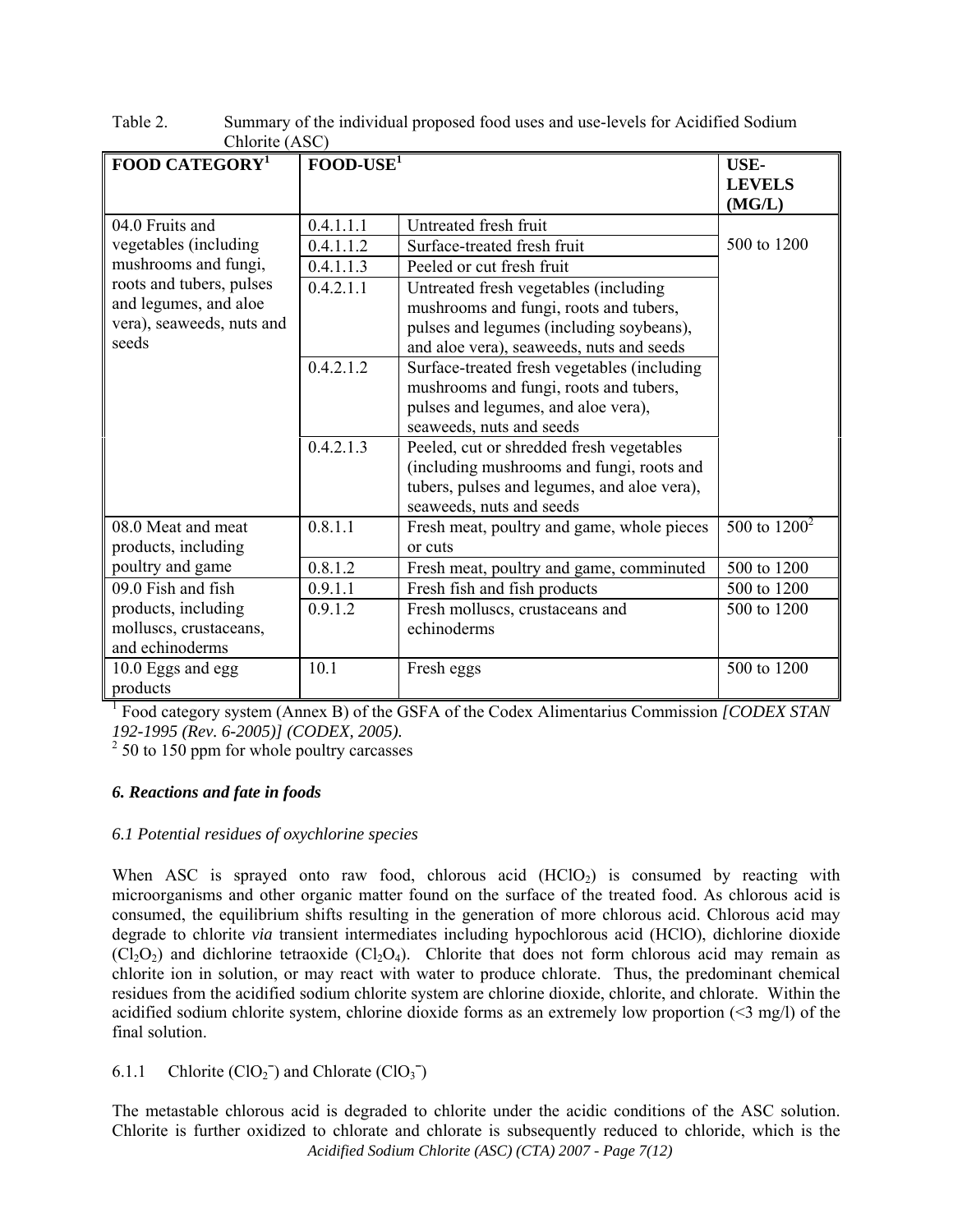major residue component of ASC solutions. A number of studies were conducted to determine residual levels of chlorite and chlorate following treatment with ASC solutions applied under different conditions. Results of these assays are summarized below in Table 3.

Table 3. Residual chlorite and chlorate concentrations for Acidified Sodium Chlorite (ASC) treated foods

| <b>FOOD</b>                                                   | <b>TYPE OF APPLICATION</b>                                   |                                                                                 | CONCENTRATION (MG/L)                         |                             |                                               |                  |
|---------------------------------------------------------------|--------------------------------------------------------------|---------------------------------------------------------------------------------|----------------------------------------------|-----------------------------|-----------------------------------------------|------------------|
|                                                               | Treatment 1                                                  | Treatment 2                                                                     | Immediately after<br>Treatment<br>Completion |                             | After a Specified<br>Dwelling/Holding<br>Time |                  |
|                                                               |                                                              |                                                                                 | ClO <sub>2</sub>                             | ClO <sub>3</sub>            | ClO <sub>2</sub>                              | ClO <sub>3</sub> |
| Poultry                                                       |                                                              |                                                                                 |                                              |                             |                                               |                  |
| Chicken<br>carcass<br>(pre-chill<br><sub>or</sub><br>chilled) | 5-sec immersion; 1200<br>ppm; $pH = 2.5$                     | 5-min drip; 1-hour<br>immersion in chilled<br>water                             | $\blacksquare$                               | $\blacksquare$              | < 0.009                                       | < 0.011          |
|                                                               | 1-hr immersion; 150<br>ppm; $pH = 2.8$                       | 5-min drip                                                                      | 0.54                                         | < 0.019                     | $\blacksquare$                                | $\blacksquare$   |
|                                                               |                                                              | 5-min drip; 10 min, 1-<br>, 2-, 4-, or 20-hr dwell<br>time                      |                                              |                             | < 0.016<br>$(t \geq 2)$<br>h)                 |                  |
|                                                               | 15-sec spray; 1200 ppm;<br>$pH = 2.5$                        | 45-min hydrocooling;<br>deboning and breast<br>removal for analysis<br>(24 hrs) | ä,                                           | $\overline{\phantom{a}}$    | $\leq 0.1^1$                                  | $\leq 0.1^1$     |
|                                                               | 15-sec spray or dip; 1200<br>ppm; $pH = 2.5$                 | 2-hr air-chilling (2-<br>$3^{\circ}$ C)                                         | $\blacksquare$                               | ÷,                          | $\leq 0.006^1$                                | $\leq 0.006^1$   |
| Chicken<br>breasts<br>$(post-$                                | 15- or 30-sec immersion;<br>1200 ppm; $pH = 2.5$             | With or without 5-sec<br>water rinse; 30-sec<br>dwell time                      | < 0.1                                        | < 0.1                       | ÷,                                            | $\blacksquare$   |
| chilled) <sup>2</sup>                                         |                                                              | No water rinse; $1-$ , $2-$ ,<br>4-, or 8-hr dwell time                         | $\frac{1}{2}$                                | $\blacksquare$              | < 0.1                                         | < 0.1            |
| <b>Red Meat</b>                                               |                                                              |                                                                                 |                                              |                             |                                               |                  |
| <b>Steak</b><br>(pre-                                         | 5-sec spray; 500, 850,<br>or 1200 ppm; $pH = 2.5$            | 30-sec drip; 1- to 2-<br>sec water rinse                                        | $\leq 0.1^1$                                 | $\sqrt{0.1}$                | $\overline{\phantom{0}}$                      |                  |
| chilled)                                                      | 5- or 10-sec spray; 1200<br>ppm; $pH = 2.5$                  | 30 sec drip; 1- to 2-<br>sec water rinse or air<br>dry                          | < 0.1                                        | $< 0.16 -$<br>$\leq 0.22^3$ | $\blacksquare$                                | $\blacksquare$   |
|                                                               | 15-sec spray; 1200<br>ppm; $pH = 2.5$                        | Air dry                                                                         | < 0.06                                       | < 0.06                      |                                               |                  |
| <b>Steak</b><br>(double-                                      | 15-sec spray; 1200<br>ppm; $pH = 2.5$ ; air dry              | 10-sec dip; 1200 ppm;<br>$pH = 2.5$                                             | < 0.06                                       | < 0.06                      |                                               |                  |
| treated)                                                      | 15-sec spray; 1200<br>ppm; $pH = 2.5$ ; air dry<br>and chill | 15-sec spray; 1200<br>ppm; $pH = 2.5$ ; air<br>dry                              | < 0.06                                       | < 0.06                      | $\overline{\phantom{0}}$                      |                  |
| Processed,<br>comminute<br>d or                               | 30-sec spray or dip;<br>1200 ppm; $pH = 2.5$                 | Drip and air dry or<br>water wash and air<br>dry; surface rinse                 | < 0.045                                      | < 0.045                     |                                               |                  |
| formed<br>meats <sup>4</sup>                                  |                                                              | Same as above; 24 hr<br>dwell time                                              | $\qquad \qquad \blacksquare$                 | ÷,                          | $\leq 0.045^1$                                | $\leq 0.045^1$   |
| <b>Seafood and Freshwater Fish</b>                            |                                                              |                                                                                 |                                              |                             |                                               |                  |
| Fresh                                                         | 30-sec immersion; 1200                                       | 30-sec drip; no water                                                           | $1.70-$                                      | < 0.1                       | --                                            |                  |

*Acidified Sodium Chlorite (ASC) (CTA) 2007 - Page 8(12)*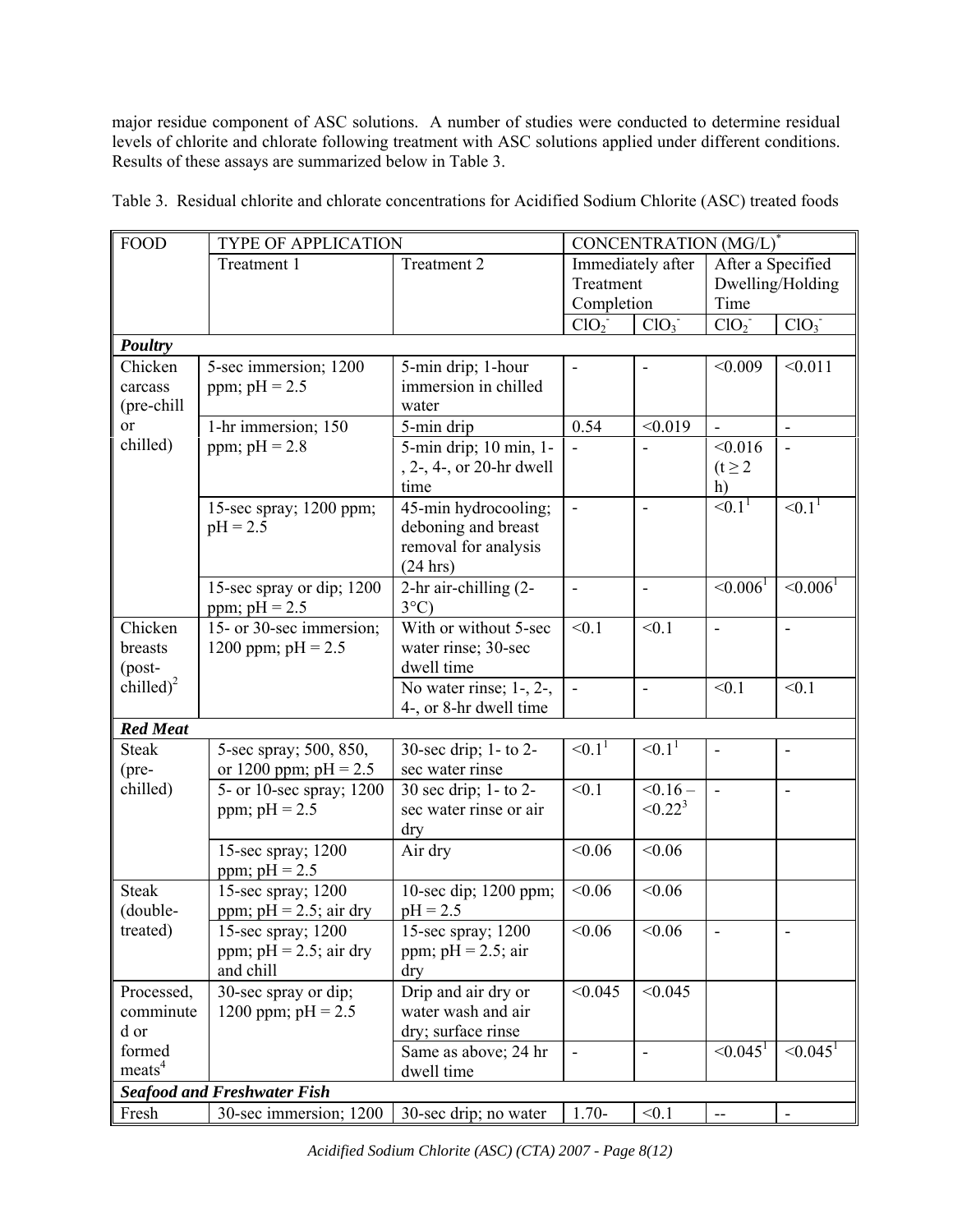| salmon,                 | ppm; $pH = 2.3$          | rinse                    | 38.14                    |                |                              |        |
|-------------------------|--------------------------|--------------------------|--------------------------|----------------|------------------------------|--------|
| grouper,                |                          | 30-sec drip; water       | $< 0.01 -$               | < 0.1          | $\overline{\phantom{a}}$     |        |
| catfish,                |                          | rinse                    | 2.76                     |                |                              |        |
| scallops,               |                          | 30-sec drip; with or     | $\blacksquare$           | $\blacksquare$ | < 0.01                       | < 0.1  |
| and                     |                          | without a water rinse;   |                          |                |                              |        |
| shrimps                 |                          | 24- or 48-hr dwell       |                          |                |                              |        |
|                         |                          | time                     |                          |                |                              |        |
| Produce                 |                          |                          |                          |                |                              |        |
| Pre-                    | 10-sec spray; 2,400      | 30-sec drip; high-       | ${<}0.1^6$               | ${<}0.1^6$     | $\qquad \qquad \blacksquare$ |        |
| processed <sup>5,</sup> | ppm; $pH = 2.5$          | volume tap water         |                          |                |                              |        |
|                         |                          | rinse                    |                          |                |                              |        |
| Post-                   | 5- or 30-sec spray; 1200 | 30-sec drip; air dry'    | $\leq$ 17.58             | $\leq 0.64$    | ٠                            |        |
| processed               | ppm; $pH = 2.5$          | 30-sec drip duplicate    | $\leq 7.12$              | < 0.1          |                              |        |
| (cut)                   |                          | water rinse <sup>7</sup> |                          |                |                              |        |
| up/sliced)              |                          | 30-sec drip duplicate    | $\blacksquare$           |                | < 0.1                        | < 0.1  |
|                         |                          | water rinse; 6-hr        |                          |                |                              |        |
|                         |                          | dwell time <sup>8</sup>  |                          |                |                              |        |
|                         | 30-sec spray; 1200       | Drip and air dry for     | $\overline{\phantom{a}}$ | $\blacksquare$ | $< 0.01 -$                   | < 0.01 |
|                         | ppm; $pH = 2.5^9$        | 24 hours                 |                          |                | 1.49                         |        |
|                         |                          | Water wash and air       |                          |                | < 0.01                       | < 0.01 |
|                         |                          | dry for 24 hours         |                          |                |                              |        |
|                         | 30-sec dip; 1200 ppm;    | Drip and air dry for     | $\overline{\phantom{a}}$ | $\blacksquare$ | $< 0.01 -$                   | < 0.01 |
|                         | $pH = 2.5^9$             | 24 hours                 |                          |                | 16.82                        |        |
|                         |                          | Water wash and air       |                          |                | < 0.01                       | < 0.01 |
|                         |                          | dry for 24 hours         |                          |                | $(0.23^{10})$                |        |

\* Values of "less than" indicate the limit of detection.

<sup>1</sup> Cooked and uncooked.

 $2^{2}$  2<sup>nd</sup> ASC treatment; 1<sup>st</sup> ASC treatment applied "pre-chill" (1200 ppm, 15-sec spray).

<sup>3</sup> Levels detected in both test and control samples.

 $4^4$  Hot dogs (4 x 55.5 g).

<sup>5</sup> One whole apple, orange, strawberries, carrot, and cucumber.

 $6$  When fruits/vegetables were only air-dried or immersed in water (*i.e.*, light-water wash) following treatment with a 5 or 10-sec spray of 1200 ppm ASC, up to 803 µg of chlorite and 495 µg of chlorate recovered per piece of produce.

 $7100$  g of French fries; cubed cantaloupe; diced onions; or baby carrots.

<sup>8</sup> 100 g of cubed cantaloupe.

<sup>9</sup> 100 g of baby carrots; cubed cantaloupe; lettuce; oranges; strawberries; diced onions; or French fries.

 $10$  Lettuce only.

In assays in which levels of residual oxy-chlorine species were monitored over a period of time (up to 48 hours), time-dependent reductions were observed in the levels oxy-chlorine residues in cases where residues were detected immediately following treatment application. In most instances, residue levels declined to levels below the limits of detection with time. For example, chlorite levels of 0.54 ppm detected on poultry carcasses immediately after ASC application, were reduced to 0.021 ppm within the first hour following treatment and were not detectable thereafter (<0.016 ppm). Likewise, chlorite residues on fish and seafood were detected only immediately following treatment, but not following a 24 hour holding period. Moreover, considering the highly labile nature of chlorite, it is expected that in the unlikely event that residues remain on the treated food product, they will be degraded during cooking.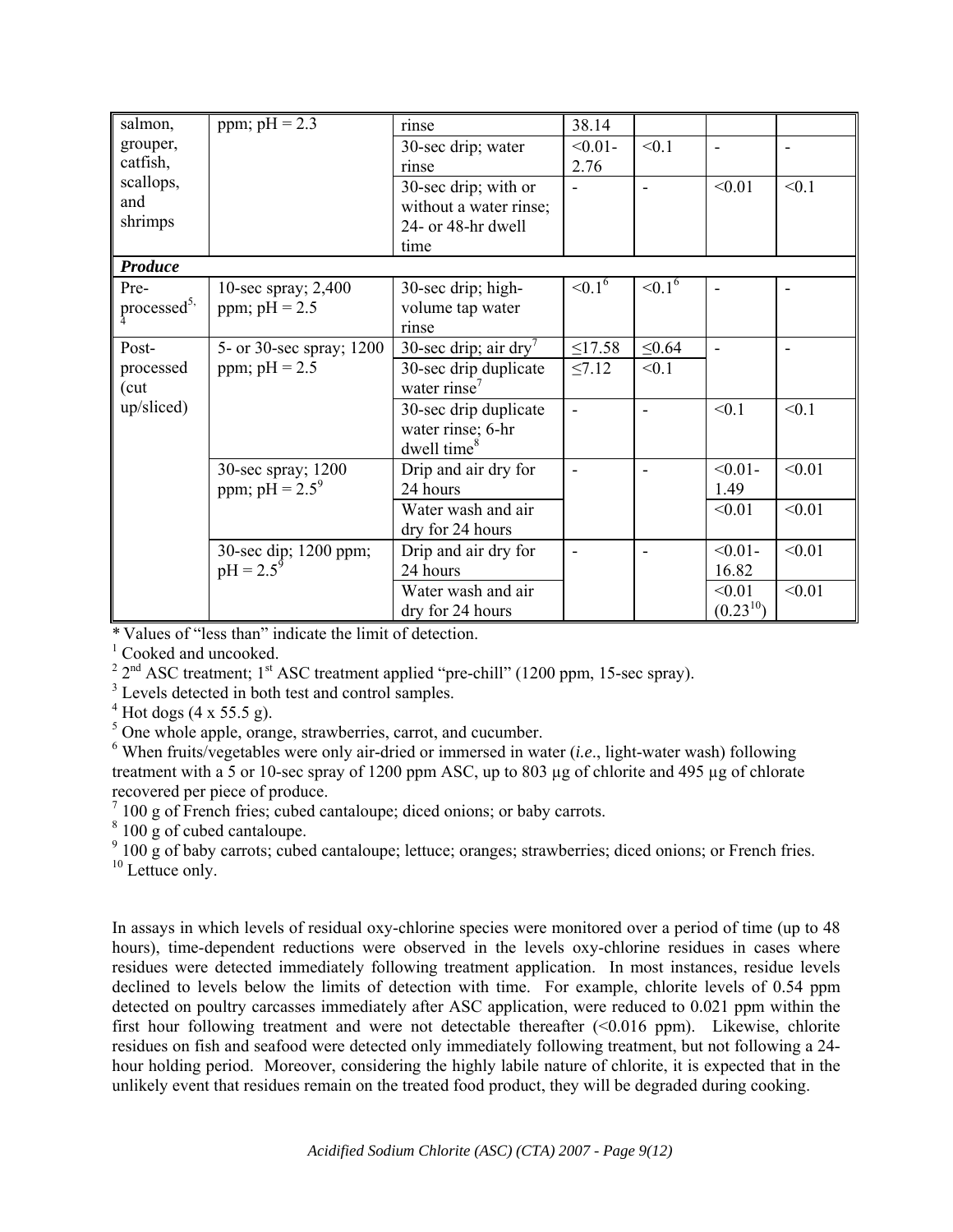While poultry, fresh meat and meat products, seafood, and fish are generally not rinsed following application of ASC, a water rinse follows ASC treatment in the cases of fruits and vegetables. In general, in comparison to unwashed produce, detectable levels of residues were considerable lower following rinsing (see Table 3; produce). While chlorite residues were identified on pre-processed produce that had only been immersed in water following treatment with ASC, residues fell below the level of detection when a high-volume wash was applied. In another study conducted with various types of processed (cutup) fruits and vegetables (*i.e*., carrots, melons, lettuce, organs, strawberries, onions, and French fries) dipped in or sprayed with a 1200 mg/l ASC solution ( $pH = 2.5$ ) for 30 seconds, rinsed, and held for 24 hours, measurable chlorite levels were identified on many of the treated samples when they were not rinsed. However, a post-treatment wash reduced chlorite levels to below detection in all cases except for ASC-dipped (but not sprayed) lettuce (0.23 ppm). It was suggested that the natural crenulations and folds of the lettuce leaves are conducive to the pooling of the ASC solution and the rinsing water, resulting in some residual material persisting on the leaves at 24 hours after the solution had been applied. This was more apparent in cases where the lettuce was dipped in the ASC solution as dipping results in a greater volume of ASC solution coming in contact with the produce surface. In an attempt to identify additional processing steps that would further reduce levels of chlorite residues on lettuce, samples of lettuce were washed prior to treatment application. No detectable levels of chlorite residues were identified on lettuce that had been pre-treated with water, prior to ASC application (spray or dip).

## 6.1.2 Chlorine dioxide  $(ClO<sub>2</sub>)$

Following acidification, a fresh ASC solution will typically contain less than 3 ppm of chlorine dioxide. Chlorine dioxide is relatively soluble and will therefore remain in solution; however, because chlorine dioxide also is extremely volatile, it will be off-gassed, with the off-gassing increasing as particle size decreases, from the solution when it is sprayed onto food. Likewise, for foods that are treated *via* immersion into the ASC solution, chlorine dioxide remaining in the solution is expected to evaporate from the food's surface as the food dries. However, any chlorine dioxide that does come into contact with the food surface also may exert antimicrobial activity. Reaction of chlorine dioxide with microbial contaminants results in the formation of chlorite, which is further degraded to chlorate and, ultimately, chloride.

# 6.1.3 Chloride  $\overline{\text{Cl}}$ )

Although, chloride is the major by-product of the antimicrobial activity of the ASC solution, because of background sodium chloride levels in food, the chloride generated as a result of treatment with ASC solution is not quantifiable. However, given the ubiquitous nature of chloride ions in food, the amount of chloride produced as a by-product of the interaction of the oxy-chlorine species with microbial matter, is not expected to be a toxicological concern. Moreover, chloride occurs endogenously under normal physiological conditions in human body water.

### *6.2 Potential reaction with organic compounds*

Chlorous acid that does not react with microbial substrates may potentially react with organic substrates on the outer surface of the ASC-treated food itself. Since disinfection with chlorine-based systems is known to result in the formation of chlorinated organic compounds, the potential for the occurrence of chlorinated organic products on different types of ASC-treated foods was evaluated under standard and exaggerated treatment conditions.

*Acidified Sodium Chlorite (ASC) (CTA) 2007 - Page 10(12)*  No evidence of either oxidized or chlorinated organic residues, including lipids or amino acids and proteins, was found. Specifically, a study was performed in which chicken wings were immersed for 5 minutes in a 2525 mg/l ASC solution (*i.e*., 2 times the permitted concentration) and subsequently rinsed with deionised water and left to soak overnight in hexane. Analysis of the hexane extract did not reveal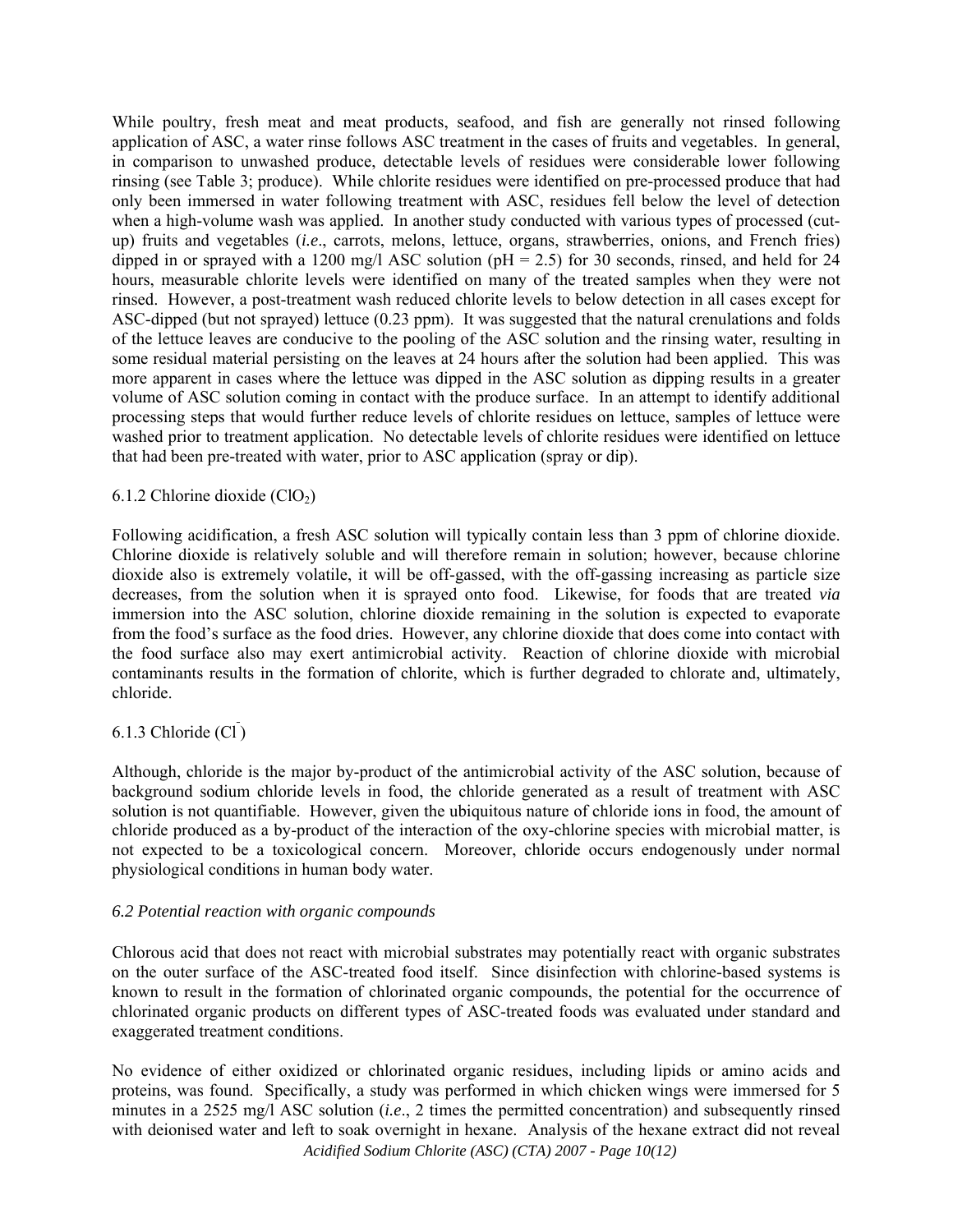any detectable levels of chlorinated lipids at a detection limit of 0.05 mg/l. Thus, assuming that a poultry carcass has a 5% lipid content, levels of chlorinated organic compounds, if any present, would occur at levels of less than 0.0025 mg/l. Likewise, no differences were identified in the amino acid and fatty acid distribution of ASC-treated poultry carcasses in comparison to untreated samples. The fatty acid profiles of ASC-treated red meat, seafood, and fish, also were comparable to untreated controls. Additionally, pre- and post-chilled red meat samples, with the latter treated twice with ASC, as well as seafood and fish were tested for total organic halides. No differences were identified in the total organic halide content between treated and untreated food products.

In addition to the potential for chlorination of organics, potential oxidative changes also were evaluated in poultry, pre- and post-chilled red meat, and seafood and fresh water fish. ASC-treated food products were assessed for malondialdehyde (MAD) oxidation products using the thiobarbituric acid (TBA) assay. Although TBA reactive substances in treated samples were generally elevated, the increases were marginal in comparison to changes that occur as a result of normal storage and cooking of both ASCtreated and untreated samples. In red meats and seafood/fish, peroxide values were measured as an indicator of potential lipid peroxidation. No changes were identified in the peroxide value of food samples following application of ASC.

# *7. References*

ATSDR, 2004. *Toxicological Profile for Chlorine Dioxide and Chlorite*. Atlanta (GA): U.S. Department of Health and Human Services, Public Health Service (PHS), Agency for Toxic Substances and Disease Registry (ATSDR). http://www.atsdr.cdc.gov/toxprofiles/tp160.pdf

AWWA, 2005.Test Method B303-5: Section 5: Verification: Sodium chlorite. Denver (CO): American Water Works Association (AWWA), pp. 4-12.

CODEX (2005) Food category system: Annex B. In: *General Standards for Food Additives CODEX STAN 192-1995 (Rev. 6-2005)*. Rome: Food and Agriculture Organization of the United Nations (FAO), World Health Organization (WHO), Codex Alimentarius Commission, pp. 9-53. (http://www.codexalimentarius.net/download/standards/4/CXS\_192e.pdf).

Combined Compendium of Food Additive Specifications, FAO JECFA Monographs 1, Volume 4, 2006. Food and Agriculture Organization of United Nations (FAO) http://www.fao.org/docrep/009/a0691e/a0691e00.htm

IARC, 1991. Sodium chlorite. In: *Chlorinated Drinking-Water; Chlorination By-Products; Some Other Compounds; Cobalt and Cobalt Compounds*. IARC Working Group, June 12-19, 1990, Lyon, France. Lyon (France): World Health Organization (WHO), International Agency for Research on Cancer (IARC), IARC Monographs on the Evaluation of Carcinogen Risks to Humans, Vol. 52, pp. 145-158.

Kaczur, J.J., and Cawlfield, D.W., 2001. Chlorine oxygen acids and salts, chlorous acid, chlorites, and chlorine dioxide. In: *Kirk-Othmer Encyclopedia of Chemical Technology*, 5th Ed. Vol 6. New York (NY), John Wiley and Sons Inc.

Merck, 2001. Sodium chlorite. In: *The Merck Index: An Encyclopedia of Chemicals, Drugs, and Biologicals,* 13th Ed. Whitehouse Station (NJ), Merck & Co., Inc., p. 1538 [Abstract No. 8672].

Tang, T.-F., and Gordon, G., 1980. Quantitative determination of chloride, chlorite, and chlorate ions in a mixture by successive potentiometric titrations. *Anal. Chem.* 52, 1430-1433.